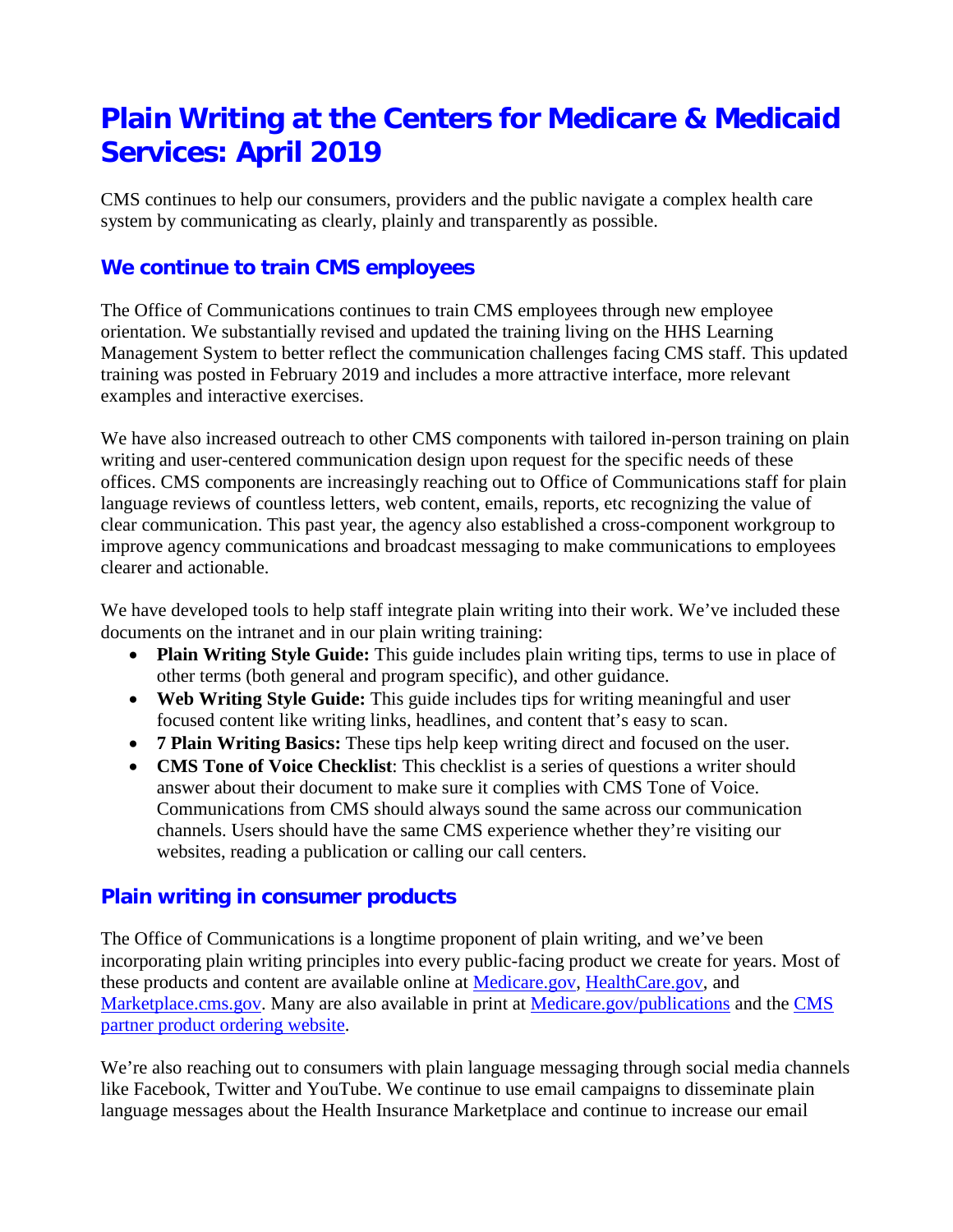outreach to people with Medicare. In fact, we had a robust email campaign with plain language messaging around the mailing of new Medicare cards. Emails were sent prior to and during the card mailings to an email subscriber list that grew to about 7.6 million over the course of the outreach. Messages helped increase awareness of the mailings, encourage people to verify their mailing address was accurate, educate about how to check card mailing status and what to do if you didn't get a card. The average open rate was about 37% for those sent to all subscribers with general messaging and 37.5% for those sent to subscribers where and when specific wave mailings occurred.

Below are other specific examples of our recent plain writing efforts:

**[Medicare & You](https://www.medicare.gov/Pubs/pdf/10050-Medicare-and-You.pdf)** handbook coverage choices charts: The charts on pages 4-7 in the 2019 version of the handbook were substantially revised from previous handbooks based on feedback and multiple rounds of consumer testing. The revisions help to clarify the differences between the two main Medicare coverage options – Original Medicare and Medicare Advantage.

**[Understanding Medicare Advantage Plans](https://www.medicare.gov/Pubs/pdf/12026-Understanding-Medicare-Advantage-Plans.pdf)**: Recent consumer research indicates that there still is overwhelming confusion among Medicare beneficiaries about their coverage choices, and we are committed to improving our content to help bring clarity to these decisions. One way we're addressing that confusion is through the creation of this new booklet for Open Enrollment 2018. The booklet uses knowledge from recent plan choice research to explain the options for Medicare coverage. The comprehensive guide allows beneficiaries to learn about and compare Medicare Advantage Plans in one easy-to-read booklet.

**[Low-income subsidy notices](https://www.cms.gov/Medicare/Prescription-Drug-Coverage/LimitedIncomeandResources/LIS-Notices-and-Mailings.html)**: People with Medicare with limited income and resources who qualify for help paying their Medicare prescription drug costs receive several notices from CMS. A majority of these notices were revised for 2018 Open Enrollment to improve clarity and usability.

**Welcome to Medicare [cover letter](https://www.medicare.gov/sites/default/files/2018-09/2018-New-Accretes-Package-Letter-Standard-Print_0.pdf)** and **[booklet](https://www.medicare.gov/sites/default/files/2018-09/12020-Welcome-to-Medicare.pdf)**: for people who aren't automatically enrolled in Medicare: Starting August 2018, we began mailing a letter and booklet along with their Medicare card to people who enroll themselves in Medicare Part A and/or Part B. These packages are mailed weekly to people newly enrolled and make up about 40% of all new enrollees each year. The letter and booklet explain some important decisions you need to make, including whether you should sign up for Part B if you haven't already.

#### **Understanding our audiences**

As our resources allow, we consumer test our messaging and products with our target audiences. Social marketing principles have informed the Office of Communications' product and message development for many years. By understanding our target audiences' health literacy, culture, language, attitudes, perceptions and identifying barriers, we have improved our products and therefore our audience's ability to understand our programs. This knowledge also helps us keep our products person-centered.